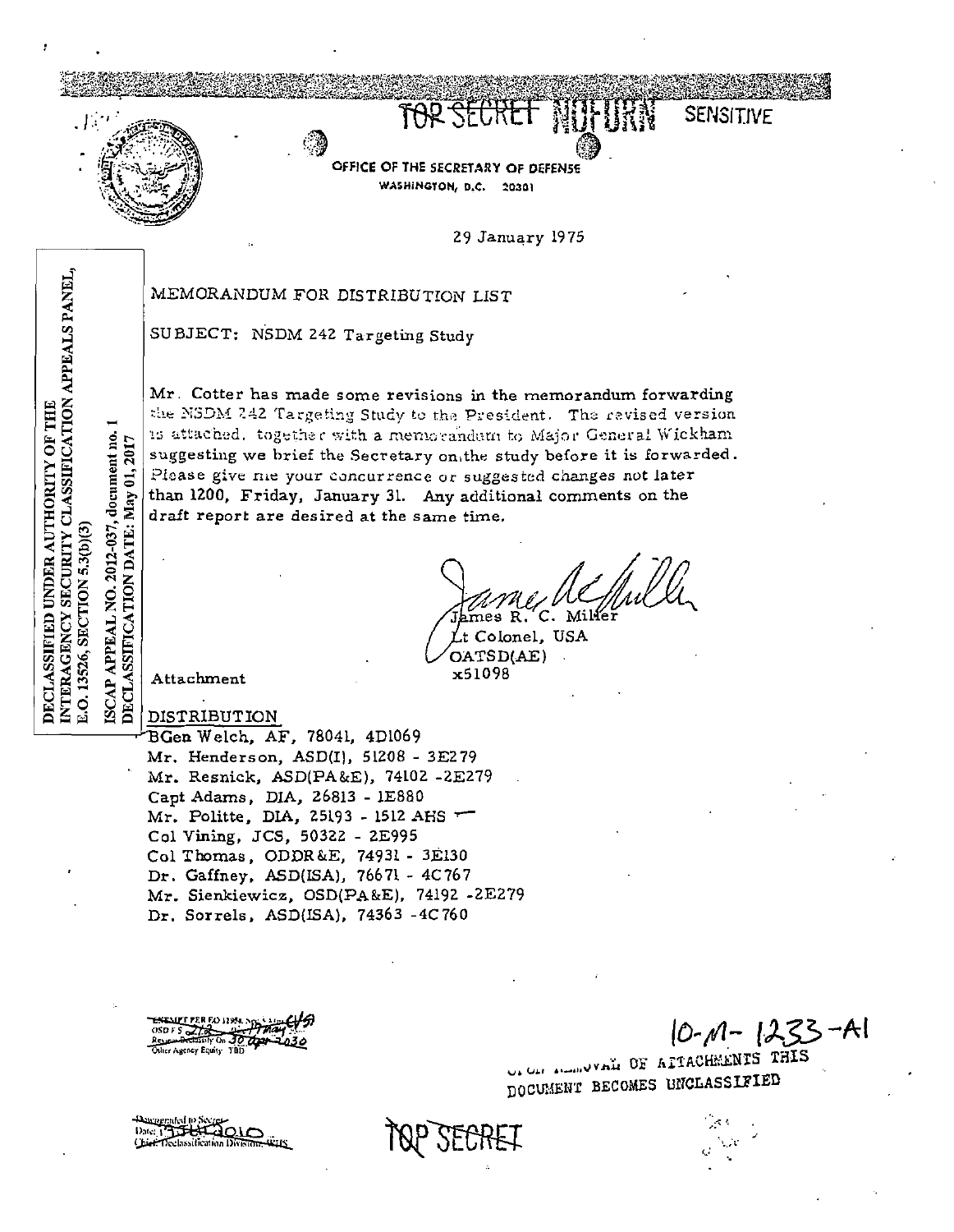



mari



## MEMORANDUM FOR MAJOR GENERAL WICKHAM MILITARY ASSISTANT TO THE SECRETARY OF DEFENSE

SUBJECT: NSDM 242 Targeting Smaly (U)

If NSDM 242 directs the Secretary of Defense to analyze Soviet and PRC targets critical to their postwar power, influence, and ability to recover at an early time as a major power. We have completed a report of results to date, based on JCS and DIA inputs. The report, together with a summary of key findings, is attached for transmittal by the Secretary to the President, as directed by NSDM 242.

(U) I believe the Secretary will want to discuss the report before forwarding it. Therefore, I suggest you schedule a meeting with him and include the following people:

> Dr. Hall, ASD(I) General Brown, GJCS (or his representative) General Graham, DIA Mr. Aldridge, OASD(PA&E)

(U) I plan to ask Brigadier General Welch, who directed the analysis, to brief the Secretary at that time.

> D. R. Cotter Assistant to the Secretary of Defense (Atomic Energy)

Enclosure: Memorandum to the President

 $16$ 

Unon removal of attachments this document becomes seems

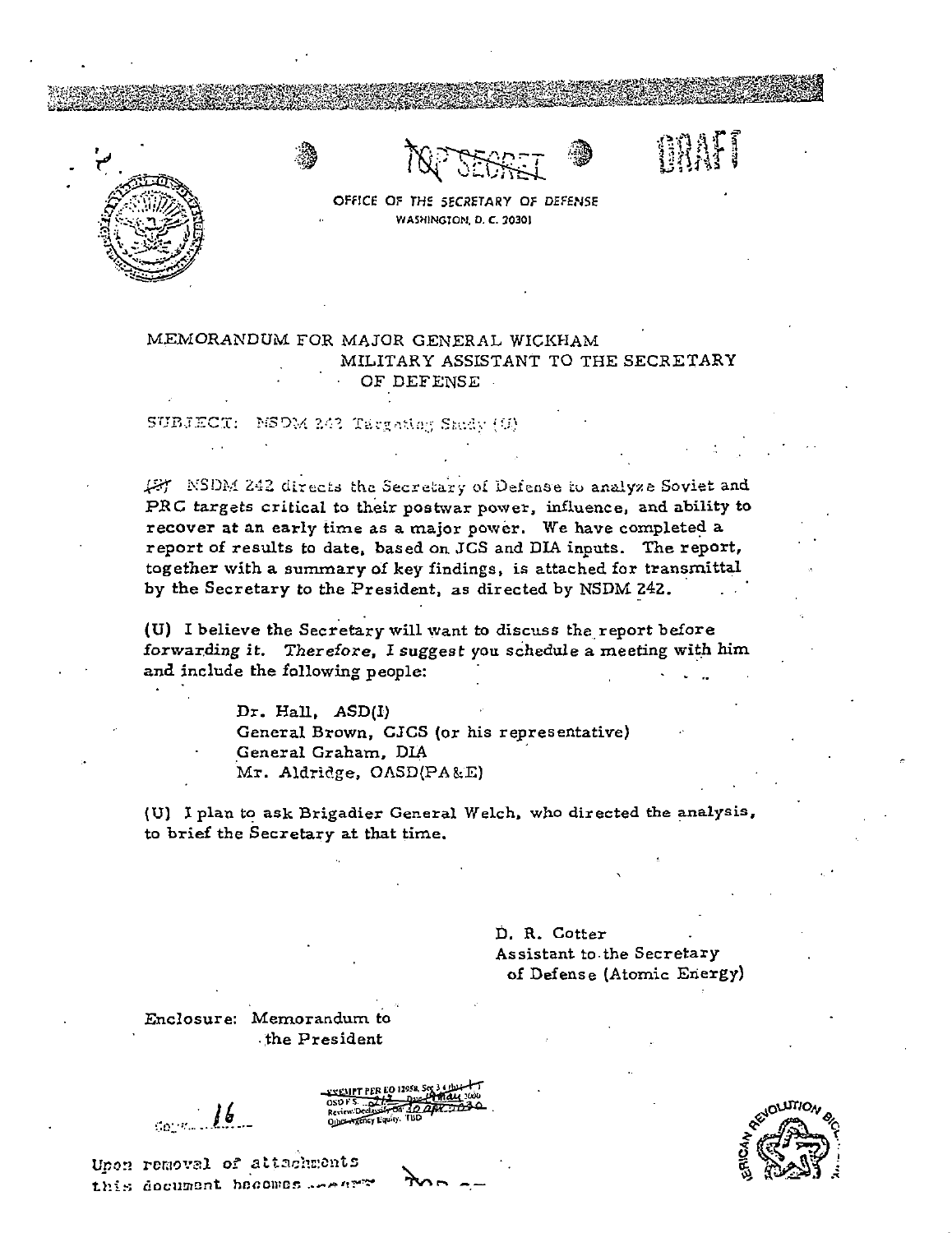

OFFICE OF THE SECRSTARY OF DEFENSE WASHINGTON, D. C. 20301

# WAFI

MEMORANDUM FOR THE PRESIDENT

SUBJECT: NSDM 242 -- Policy for Planning the Employment of Nuclear Weapons (e)

(5) In NSDM 242, President Nixon set forth a revised US policy for doublogon as of muclear weapons. This a live satisfy was mojes changes In Starbuts gathening.

-- If nuclear war occurs, the primary objective is to terminate the conflict on terms acceptable to the United States and its allies, at the lowest level of conflict feasible. Plans for more limited and flexible use of nuclear weapons are being prepared to meet this objective.

-- In general nuclear war, increased emphasis is placed on targeting to destroy enemy targets critical to his postwar power, influence, and ability to recover at an early time as a major power. Provision is also made for withholding some forces even after a major retaliatory strike.

(S) The attached report, directed by NSDM 242, addresses the general nuclear war objective. The report identifies Soviet and PRC targets which are important to their postwar power. Because the importance of each target varies, however, there is room for considerable judgment in deciding how many to actually target. The NSDM 242 general nuclear war objective can be accomplished within the ceilings on delivery vehicles and MIRVs contained in the Vladivostok accord. Improvements in survivability, accuracy, and yield of US forces which are necessary for deterrence will also better enable the accomplishment of this objective through coverage of more targets. On the other hand, force reductions with reduced target coverage are also possible while still meeting the NSDM 242 objective.

(U) A summary of key findings of the report is also attached. Appropriate aspects of the analysis have been coordinated with the staffs of the Secretary of State and the Director of Central Intelligence.

" ב<del>דחימי</del>ת הרא

Enclosures: 1. Summary of Findings 2. Analysis of Targets Pursuant to US Nuclear Policy (NSDM 242)

The Secretary of Defense

Upon removal of attachme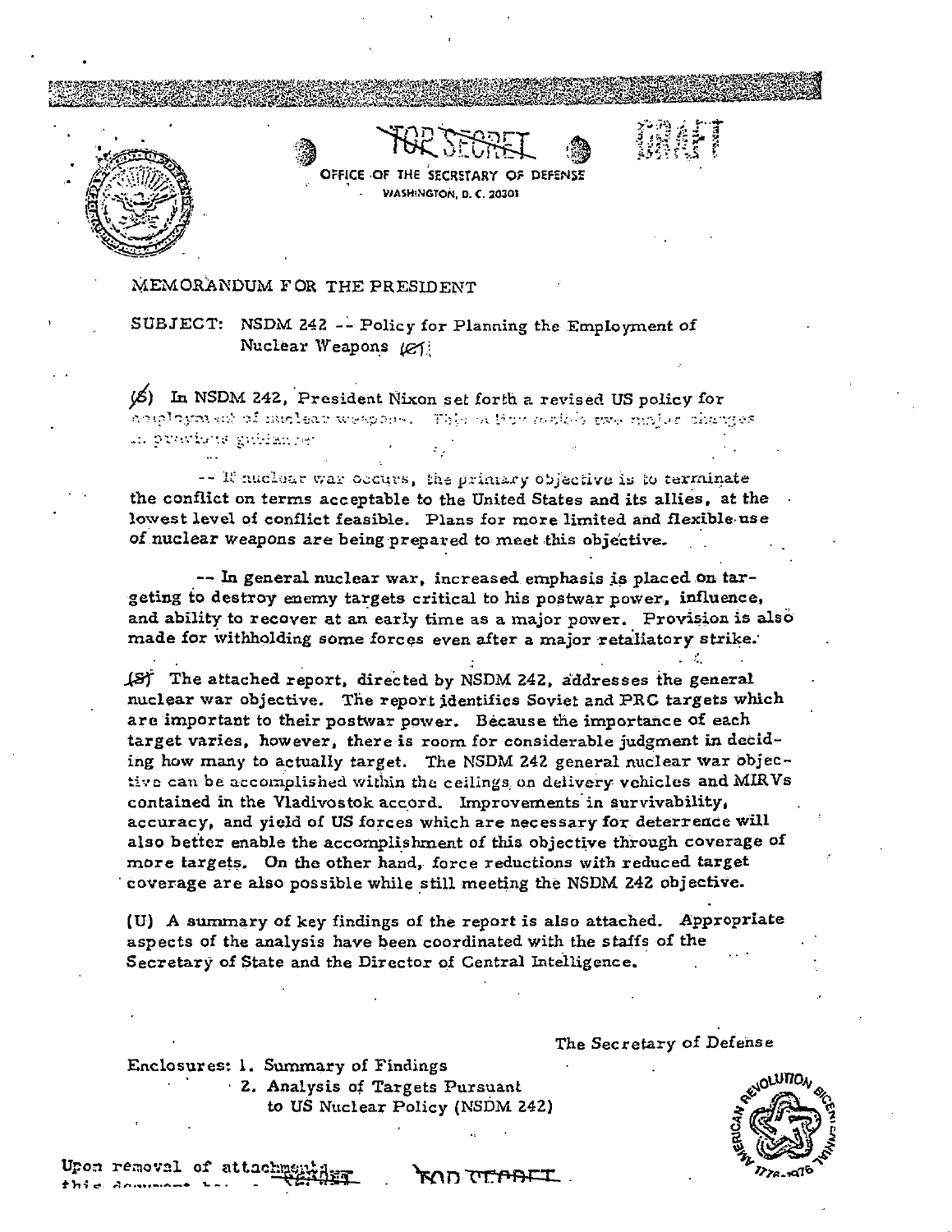

January 28. 1975

#### SUMMARY OF FINDINGS

## Analysis of Targets Pursuant to U.S. Nuclear Policy (NSDM 242)

 $\mathcal{A}$ 5) In accordance with NSDM 242, the Department of Defense is conducting an analysis of the political, economic, and selected military targets considered critical to the postwar power, influence, and recovery of the Soviet Union and the Peoples Republic of China as coater powers.

18) In the analysis, considerable judgment has been exercised in determining lists of targets "critical" to the early postwar recovery of the Soviet Union and the Peoples Republic of China. The key findings in the analysis to date are summarized below. The second step in nuclear weapon employment planning, now underway, is to allocate current forces to the revised target structure in a way to best carry out the NSDM 242 employment policy.

(U) The target analysis and weapon allocation does not resolve the more complex problems of force acquisition or arms control planning. For acquisition and arms control planning, judgmental trade-offs must be made between the deterrent and other military benefits of increased target coverage and the fiscal, political, and foreign policy benefits of holding at or reducing current force levels. The final paragraph of this summary addresses this problem.

48) The analysis of Soviet and PRC targets under NSDM 242 guidance has resulted in changes in the target structure for use in revising the Single Integrated Operational Plan (SIOP):

- A new system for assigning target values has been devised which gives more weight to facilities important for long term recovery.
- The industrial and economic target base is being expanded to include new targets judged to be critical for enemy postwar recovery. Many of these targets would not have been damaged under the superseded guidance, under which targets were selected on the basis of the value of current output of urban-industrial facilities.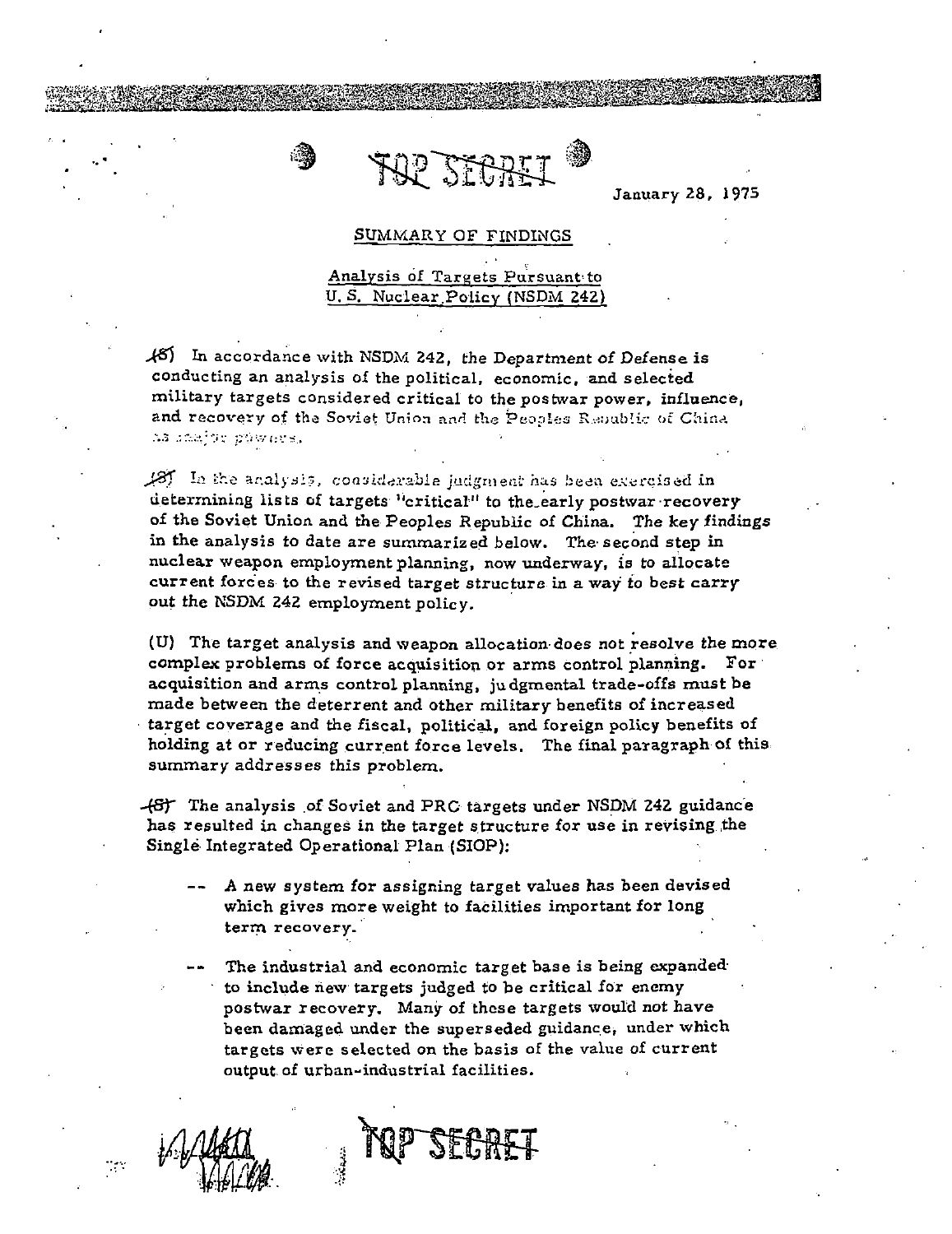

The list of military targets is being expanded to include more of the targetable elements of Soviet and PRC conventional forces, in order to reduce their ability to sustain invasions of neighboring areas. Soviet or PRC conventional forces surviving a SIOP attack could nevertheless make considerable contributions to national recovery and pose a short term threat to other nations, if not countered by surviving US and allied conventional and theater nuclear forces.

 $\overline{2}$ 

 $(\mathbb{N})$  . The following surflows or targers in the Soviet Union and the Peoples Republic of China have been identified as sufficiently important to warrant serious consideration for targeting in general nuclear war with current US nuclear forces:





The importance of each target varies. Hence, there is room for considerable judgment as to how many of these targets need actually be covered. In fact, if there are sufficient forces, more targets can be usefully added to the list.

### **Employment Planning**

(8) The number of targets does not equate with the number of weapons needed for SIOP planning. Collocation of targets means that one weapon may destroy more than one target. On the other hand, diverse considerations such as US force survivability and target hardness may call for more than one weapon for a given target. Precise determination of weapons required for use against critical targets, together with exact identification of installations to be targeted, must await completion in January 1976 of the revision of the SIOP now underway.